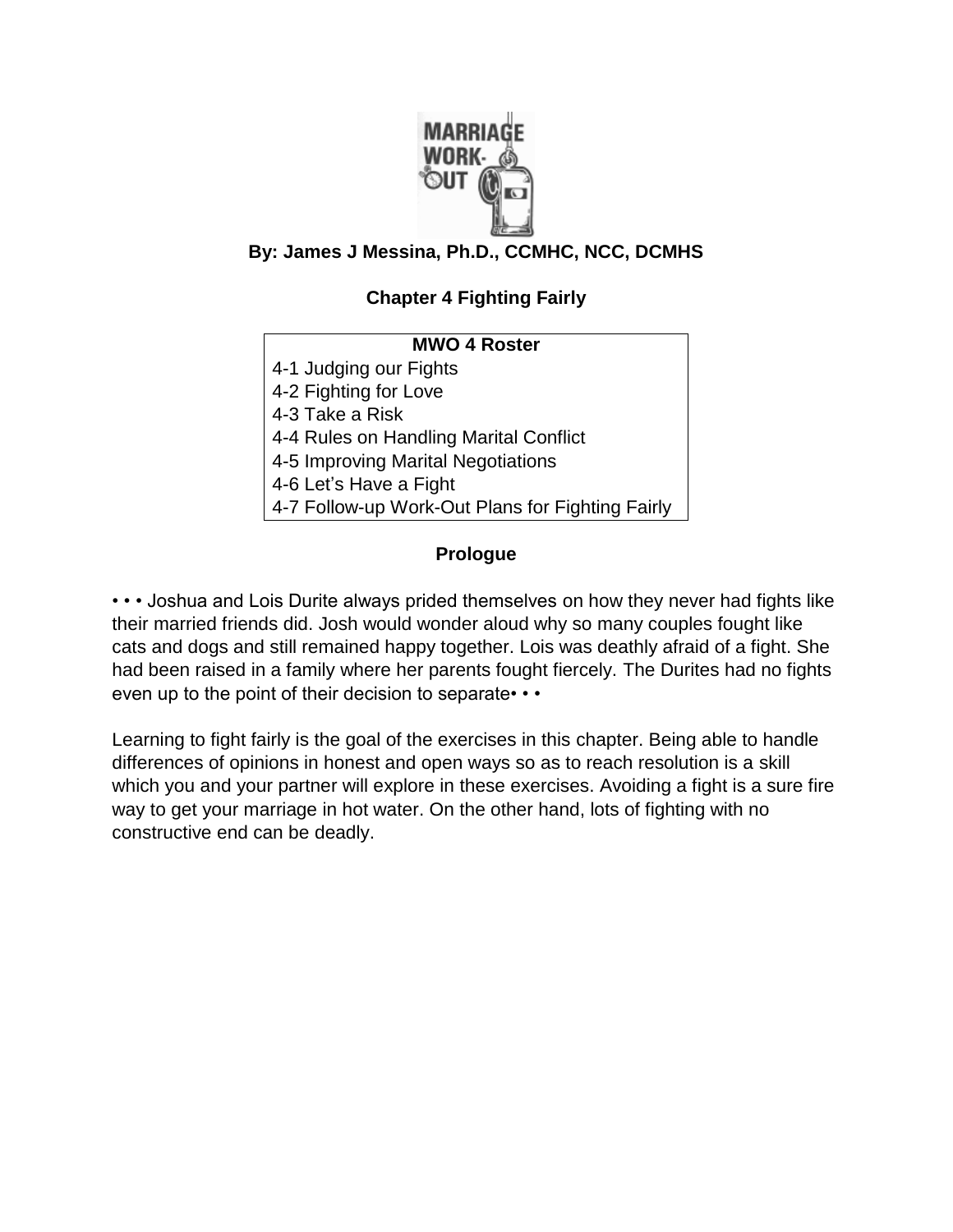# **4-1 Judging our Fights**

Read the following criteria for judging marital fights. Judge your fights with your spouse by putting a rating on each of the 20 criteria. Use the following rating scale:

#### 1= rarely  $2$  = infrequently  $3$  = often  $4$  = frequently  $5$  = always

| Rating |                                                                                     |
|--------|-------------------------------------------------------------------------------------|
|        | [1] One or both of us attack each other's competency when we fight.                 |
|        | [2] One or both of us dig up past history of hurts when we fight                    |
|        | [3] One or both of us remains silent when we fight.                                 |
|        | [4] One or both of us call each other ugly and vulgar names.                        |
|        | [5] One or both of us attack the other below the belt when we fight.                |
|        | [6] One or both of us choose to pick a fight just as we are about to go to sleep.   |
|        | [7] One or both of us pout and sulk after we have had a fight.                      |
|        | [8] One or both of us pull support and commitment away from the other if the        |
|        | fight's decision goes the wrong way.                                                |
|        | [9] We openly fight in public settings and/or in front of our families and/or       |
|        | children.                                                                           |
|        | [10] The decibel level of our fights is so high that I am sure that our neighbors   |
|        | hear us.                                                                            |
|        | [11] One or both of us flies off into a rage or temper tantrum when we fight.       |
|        | [12] One or both of us believe that it is important to avoid a fight and to keep    |
|        | the peace at any price.                                                             |
|        | [13] One or both of us makes every attempt in our fights to change the other        |
|        | partner to think, act and feel like "I do."                                         |
|        | [14] Solutions or closure are hard to come by in our fights.                        |
|        | [15] One or both of us resort to over-use of intellectualization or rationalization |
|        | when we fight.                                                                      |
|        | [16] One or both of us give in when we fight.                                       |
|        | [17] One or both of us believe that fighting between spouses is dangerous for       |
|        | the health of a marriage.                                                           |
|        | [18] One or both of us cry when we fight.                                           |
|        | [19] One or both of us do not listen to the other when we fight.                    |
|        | [20] We have a tendency to go to bed angry at night after we have had a fight.      |

#### **Scoring and Interpretation**

To score this inventory, add up the ratings you gave to the 20 criteria and put this on the appropriate blank. To get our Couple score, add your score to your spouse's, divide by two and, if a fraction, raise the fraction to the next whole number. The following is the Interpretation of this Inventory's score: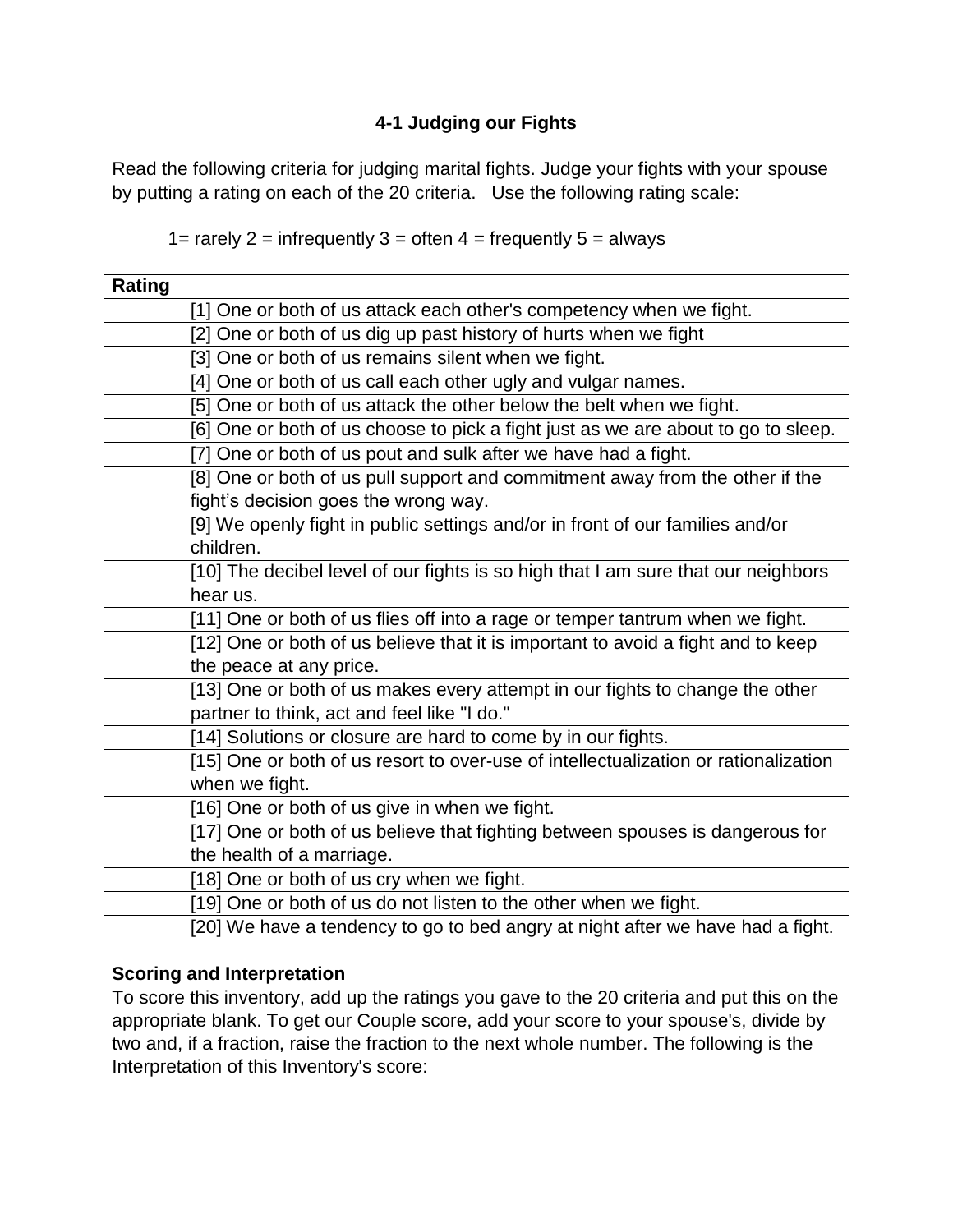| <b>Score</b> | Rating      | Interpretation                                  |  |
|--------------|-------------|-------------------------------------------------|--|
| $20 - 25$    | Superior    | You two fight well. This Work-Out should assist |  |
|              |             | you to improve your sparring.                   |  |
| 26-30        | Outstanding | You two fight fine. This Work-Out should give   |  |
|              |             | you some tips to improve your ring performance. |  |
| $31 - 35$    | Good        | You two sometimes have bumpy fights. This       |  |
|              |             | Work-Out can get you two in shape.              |  |
| 36 or above  | Fair        | You two have experienced too many knock outs.   |  |
|              |             | You are wobbly on your feet. You both can use   |  |
|              |             | this Work-Out to get back into the fight. You   |  |
|              |             | may already be so beaten that you need a        |  |
|              |             | doctor. Professional counseling help may help.  |  |
|              |             | Bring your Marriage Work- out if you do seek    |  |
|              |             | outside help.                                   |  |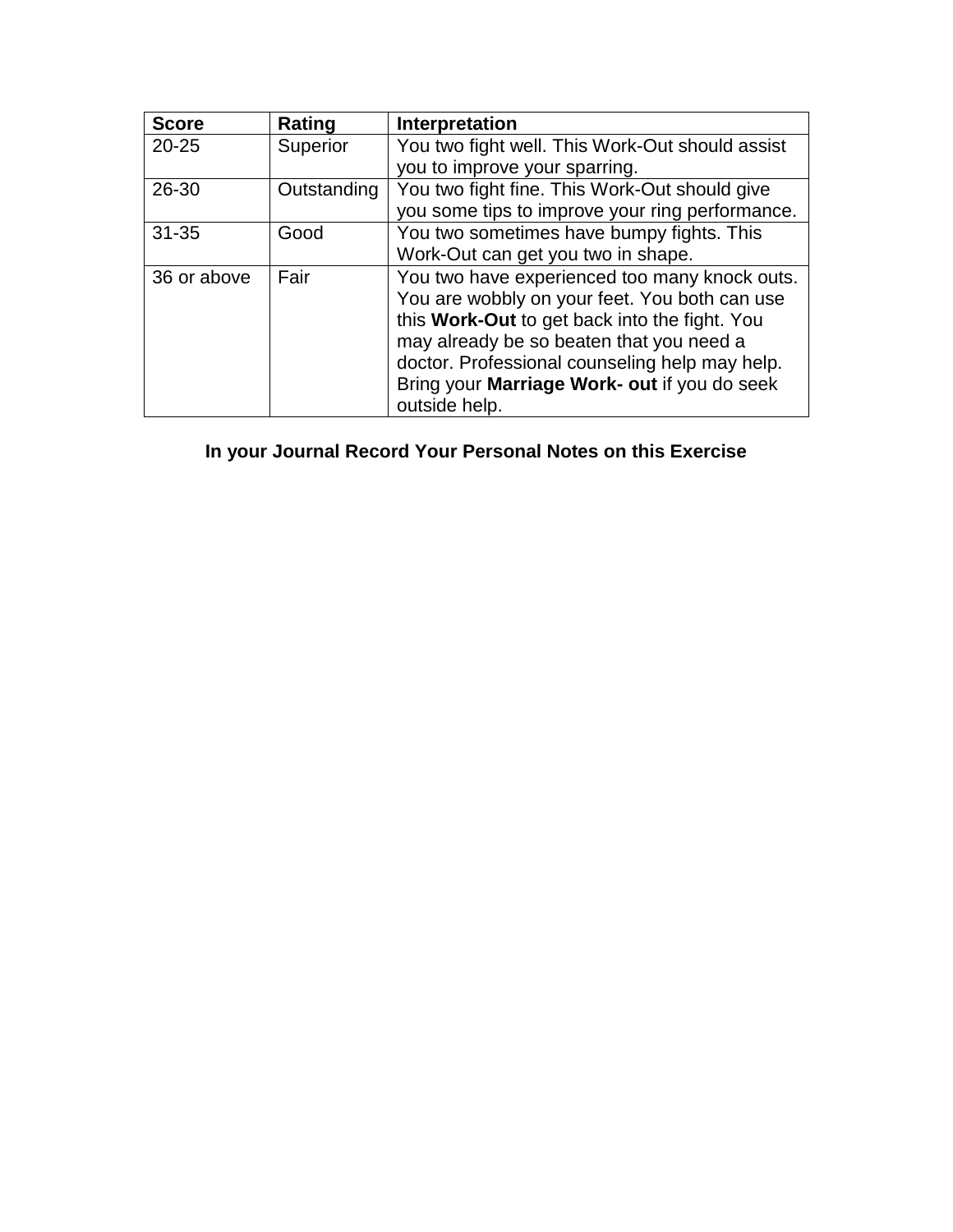# **4-2 Fighting for Love**

#### **A. Desired Distance Activity**

To do this activity, you and your partner should face each other approximately 12 feet apart. As you continue to talk you are to walk up to your partner until you make physical contact. Then you begin to slowly back away until you reach a distance from your spouse in which you feel comfortable continuing your conversation. At this point measure with a tape measure what this distance is. Repeat this exercise with your partner doing the walking and backing up. Then measure the partner's desired distance.

1. Do you and your spouse have the same desired distance?

2. Is your distance closer than that of your spouse's or vice versa?

3. When you made physical contact did you feel ill at ease and stop talking?

4. How comfortable were you and your spouse in doing this exercise?

5. Do you f ind that the partner who desired more distance is the one who is more likely to initiate a fight? If yes, why do you think this is so?

6. When you fight what is the average distance between your body and that of your partner?

7. Do you two have problems in maintaining the intimacy in your relationship? If yes,

Yes No [1] what interferes?

Yes No [2] Children

Yes No [3] Sex

Yes No [4] Your Spouse's work

Yes No [5] In-laws

Yes No [6] Lack of motivation

Yes No [7] Lack of interest

Yes No [8] Continued arguing

Yes No [9] Too close too often

Yes No [10] On the road too much

Yes No [11] Social life too active

Yes No [12] Inability to communicate at a feeling level

If you answered Yes to any of the above then you should continue on with this chapter. If you answered No to all of the above then consider yourselves one of the blessed generation who are either awfully lucky or too unaware to see the truth.

In maintaining a healthy marital relationship, partners need to establish a healthy oneness or intimacy with one another. However, such oneness can create tensions and the fear of being swallowed up or over taken by the other. In all healthy relationships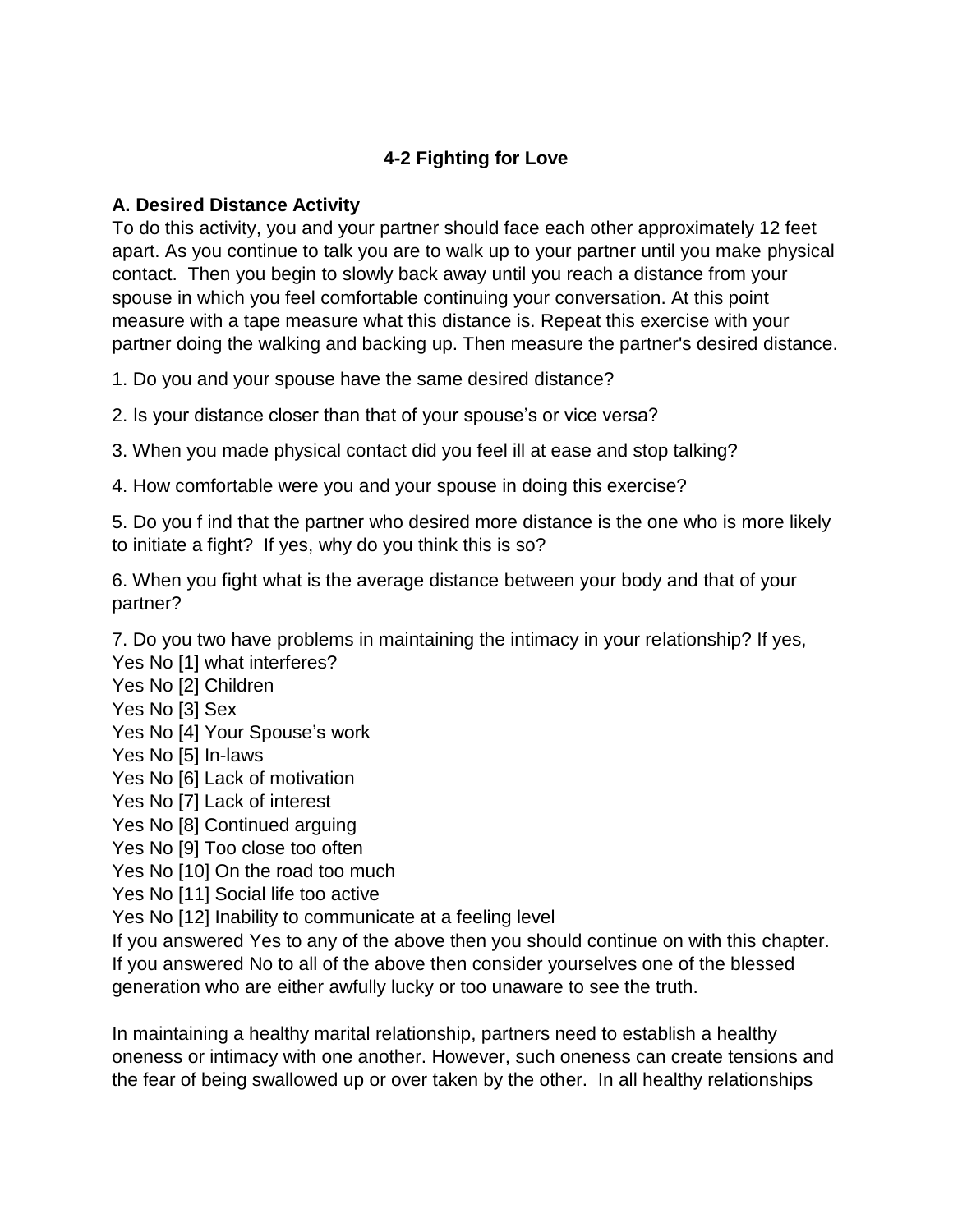constructive, healthy, normal expression of aggression through fighting acts as a defense against such engulfment.

Contained, constructive and intelligent fighting regulates the intensity of intimate involvement by occasionally creating relief from it. It makes intimacy controllable. Such fighting, enables partners to locate "optimal distance" from each other- the range where each is close enough not to feel "left out ," yet free to engage in personal thoughts and independent actions uncontaminated by the other's encroachment or over-powering.

# **B. Identifying Hidden Issues in Your Fights**

# **1. Identify the Hot topics in Your Relationship**

A. List the hottest five topics you and your spouse frequently fight over **Five Hot Topics:**

1. 2.

3. 4.

5.

Which of the above hot topics arouse most hostility and negative feelings in me?

Which of the hot topics arouses most hostility and feelings in my spouse?

B. What are we willing to change in ourselves in order to settle each of the five hot topics of argumentation in our married life?

| <b>Hot Topic</b> | <b>Change I must make</b> |
|------------------|---------------------------|
|                  |                           |
|                  |                           |
|                  |                           |
|                  |                           |
|                  |                           |

C. List barriers for each of the five hot topics which prevent or have prevented us from making the desired change:

| <b>Hot Topic</b> | <b>Barriers to Change</b> |
|------------------|---------------------------|
|                  |                           |
|                  |                           |
|                  |                           |
|                  |                           |
|                  |                           |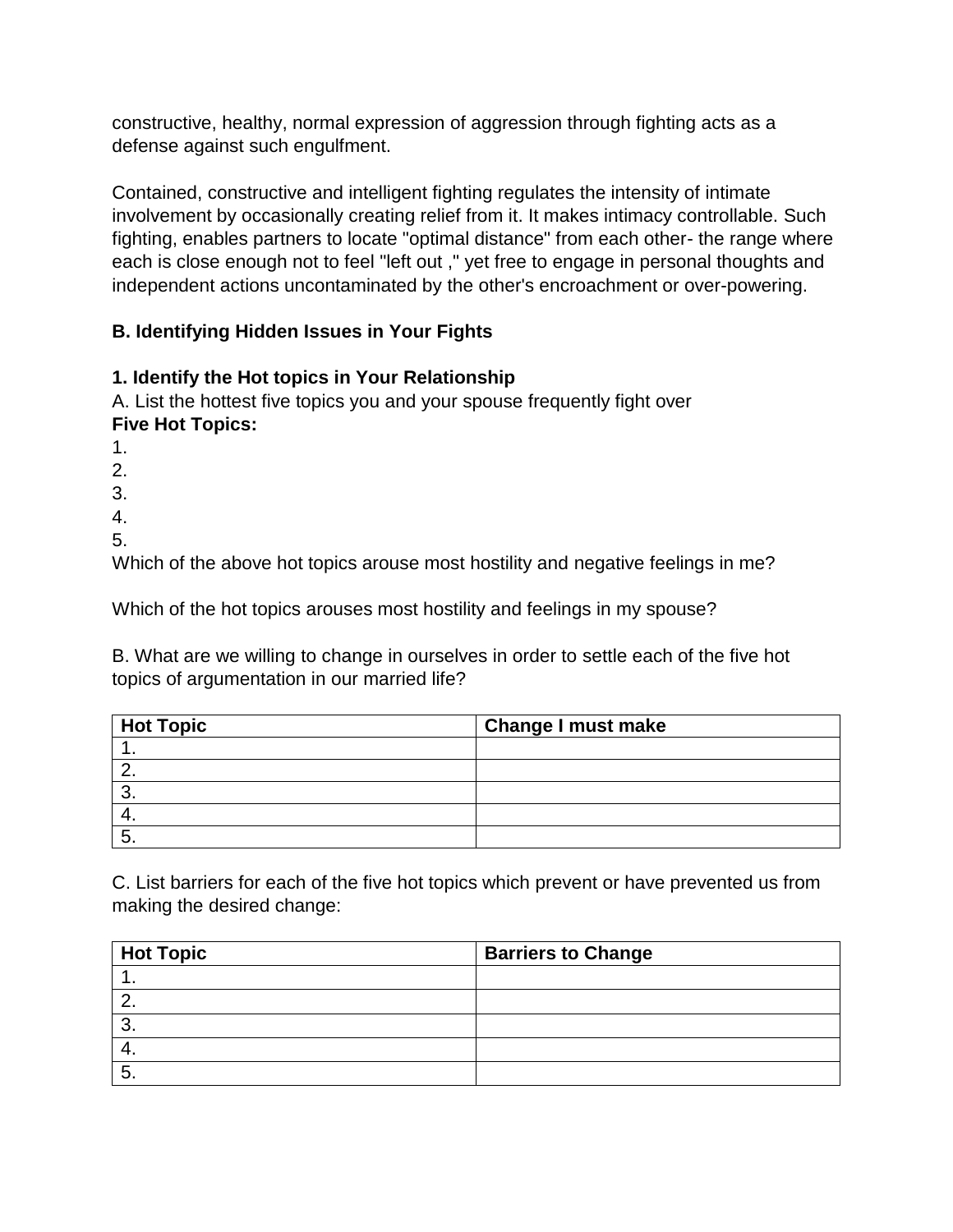D. When we fight over these hot topics what are our normal responses? Check those which apply:

- **Emotional flare up and explosion**
- \_\_\_\_\_ Silence
- \_\_\_\_\_ Pouting
- **\_\_\_\_\_** Verbal attack on partner
- \_\_\_\_\_ Verbal debating
- \_\_\_\_\_ Intellectualization and rationalization
- \_\_\_\_\_ Giving in
- \_\_\_\_\_ Anger or rage
- **Example 1** Dropping the issue as soon as it comes up
- **\_\_\_\_\_** Diversion switching the subject quickly

# **2. What are perceptions of our fighting?**

- A. Do we view fights as:
	- Challenge to the security of our marital relationship
	- A threat to our security
	- A chance for revenge against each other
	- An opportunity to ventilate our disappointment in our choice of spouse or state of our marriage
	- A chance to ventilate pent up emotion

OR

- A chance to identify areas in our relationship needing change
- A growth opportunity for our relationship
- An expression of honest concern for issues preventing optimal marital satisfaction
- A projective device to identify underlying feelings or concerns which are blocks to good communication
- A problem solving exercise to assist one another to probe alternatives and to understand each other better

B. The next time we get into a fight we need to ask ourselves the following questions, before engaging in all out warfare:

- Is this a legitimate problem we have with one another?
- Whose problem is this anyway? Is it mine, hers/ his, someone else's, his parents, my mother's, society's, the government's etc.
- What emotional gain do I get from this fight? A masochistic chance to f eel hurt; a sadistic chance to put my partner down; a chance to say hurting things under the guise of a legitimate problem solving session; a release of feelings that have been building up, etc.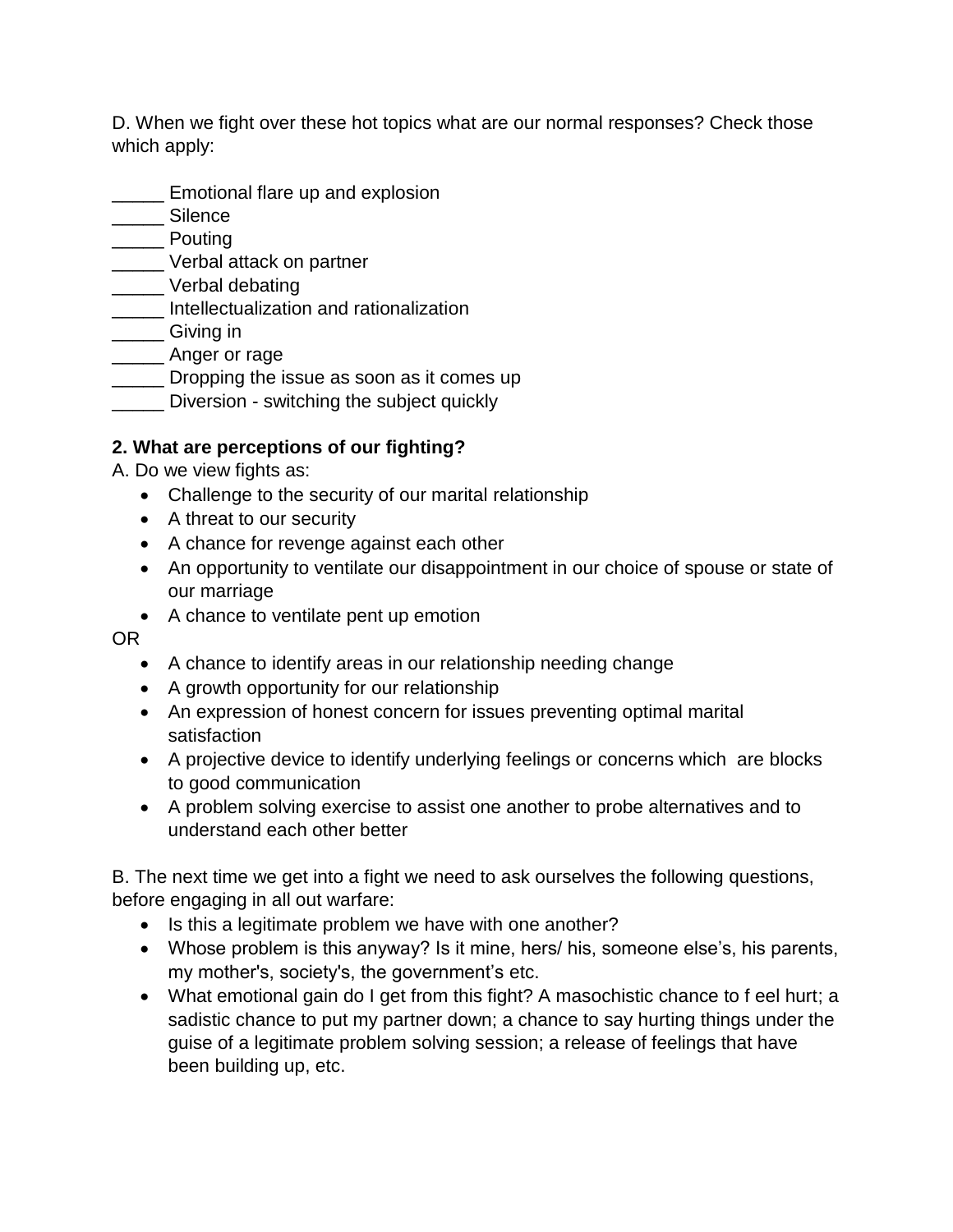- How important is this specific fight to our future happiness and growth? What is at stake? Does this issue have real meaning to me or is it part of a habit I have fallen into of picking fights with my spouse?
- Am I over reacting? Am I being fair? Am I being honest with my feelings? Am I exaggerating my position?
- How is my partner reacting? Am I pushing my partner too far or too fast? What price am I going to have to pay for this fight? Am I giving my partner a chance to speak and give opposing points of view? Am I being open and listening to my partner? Is this issue worth my partner's anger, retaliation or hurt feelings?
- Is it important for me to win in this fight? Is it important for my spouse to win? What are the possible consequences of each of us holding out to win? Am I so caught up in the winning that the real issues are being lost?

# **3. What Behaviors do we Exhibit in our Fighting?**

A. In fighting with each other we often find ourselves very busy in telling the other: (Check which are true with us)

\_\_\_\_\_ How to act How to think

How to look

- **Example 20** How to manage the finances
- **Example 2** How to raise the children
- **How to have sex**
- How to treat others
- \_\_\_\_\_ How to talk
- \_\_\_\_\_ How to dress
- How to shop
- \_\_\_\_\_ How to argue
- \_\_\_\_\_ How to f eel
- \_\_\_\_\_ How to breathe
- $\overline{\phantom{a}}$  How to  $\overline{\phantom{a}}$
- \_\_\_\_\_ How to \_\_\_\_\_\_\_\_\_\_\_\_ \_\_\_\_\_ How to \_\_\_\_\_\_\_\_\_\_\_\_
- $\mathsf{How}\ \mathsf{to}$
- \_\_\_\_\_ How to \_\_\_\_\_\_\_\_\_\_\_\_

B. In looking at the above list, ask yourself honestly: Am I trying to get my partner to change into the image and likeness of me? How comfortable am I with the differences in my partner? What would happen if my partner remained unique, independent and different from me?

List the unique differences you have from your partner which you do not want your partner to change in you:

1.

2.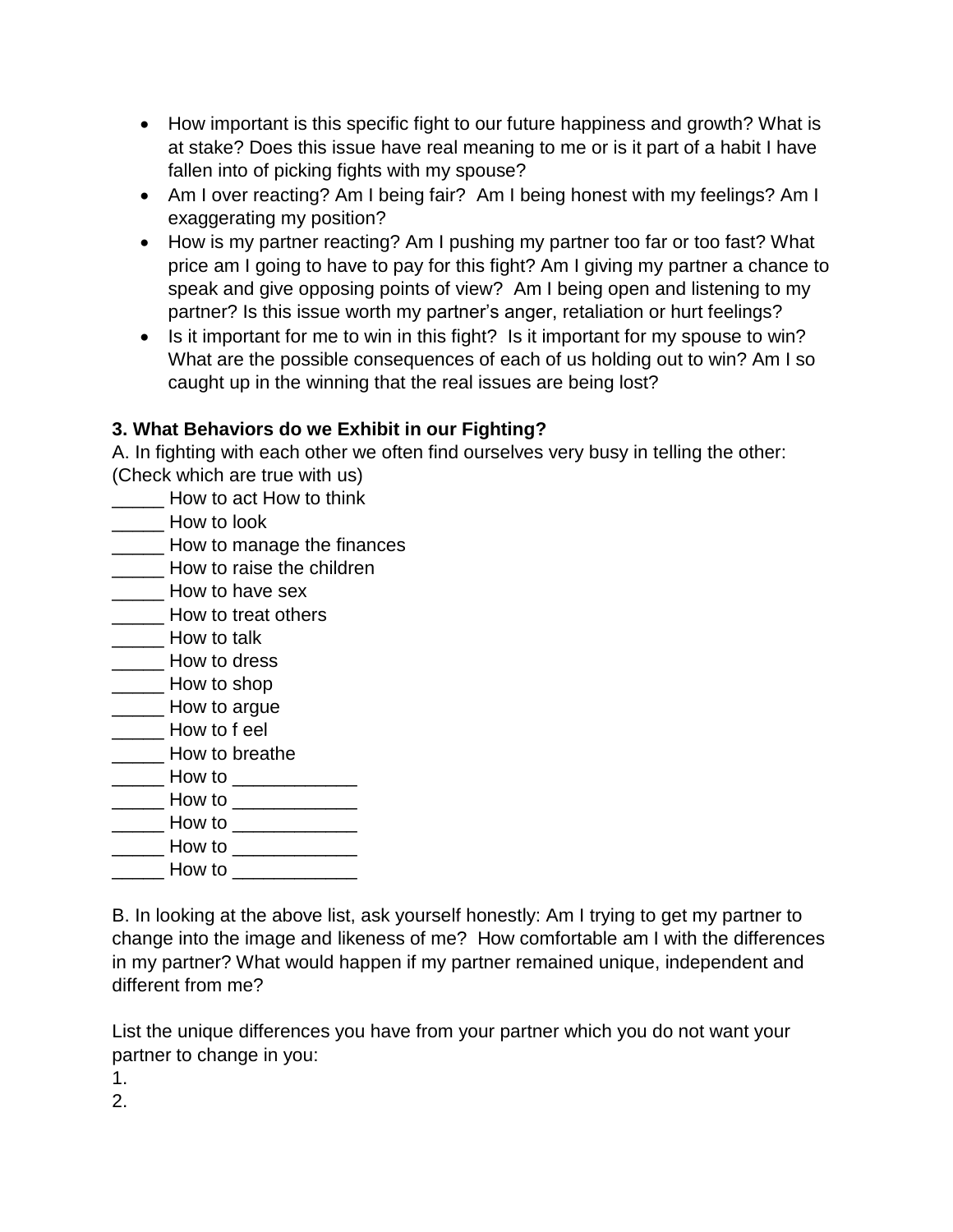- 3.
- 4.

5.

List the differences you see in your partner which attracted you to this person in the first place.

- 1.
- 2.
- 3.
- 4.
- 5.

What are the ways in which you can alter the way in which you argue, to rejoice in and nurture the legitimate and growth enhancing differences in each other?

- 1.
- 2.
- 3.
- 4.
- 5.

# **C. Steps to have a successful fight**

Do you and your spouse ever plan a fight? Crazy idea, you say. Well, let's plan a fight for you two! The following are suggested steps for your next successful fight.

# **STEP 1: Pick a Topic**

Choose one of the five hot topics listed above - don't shy away from the ''biggies."

# **STEP 2: Pick a Place**

Preferably in the privacy of your home away from all others, i.e. kids, friends, parents, neighbors, pets, etc.

#### **STEP 3: Pick a Time**

- never in the morning in bed after awakening
- never just after arriving home from work or school
- never at bedtime
- never at meals
- never when out on social occasions
- never in the car when traveling places
- only when you are both awake, ready and able to spend at least sixty minutes

# **STEP 4: Create a Mood of Loving Concern**

- never begin angrily
- never cry
- never yell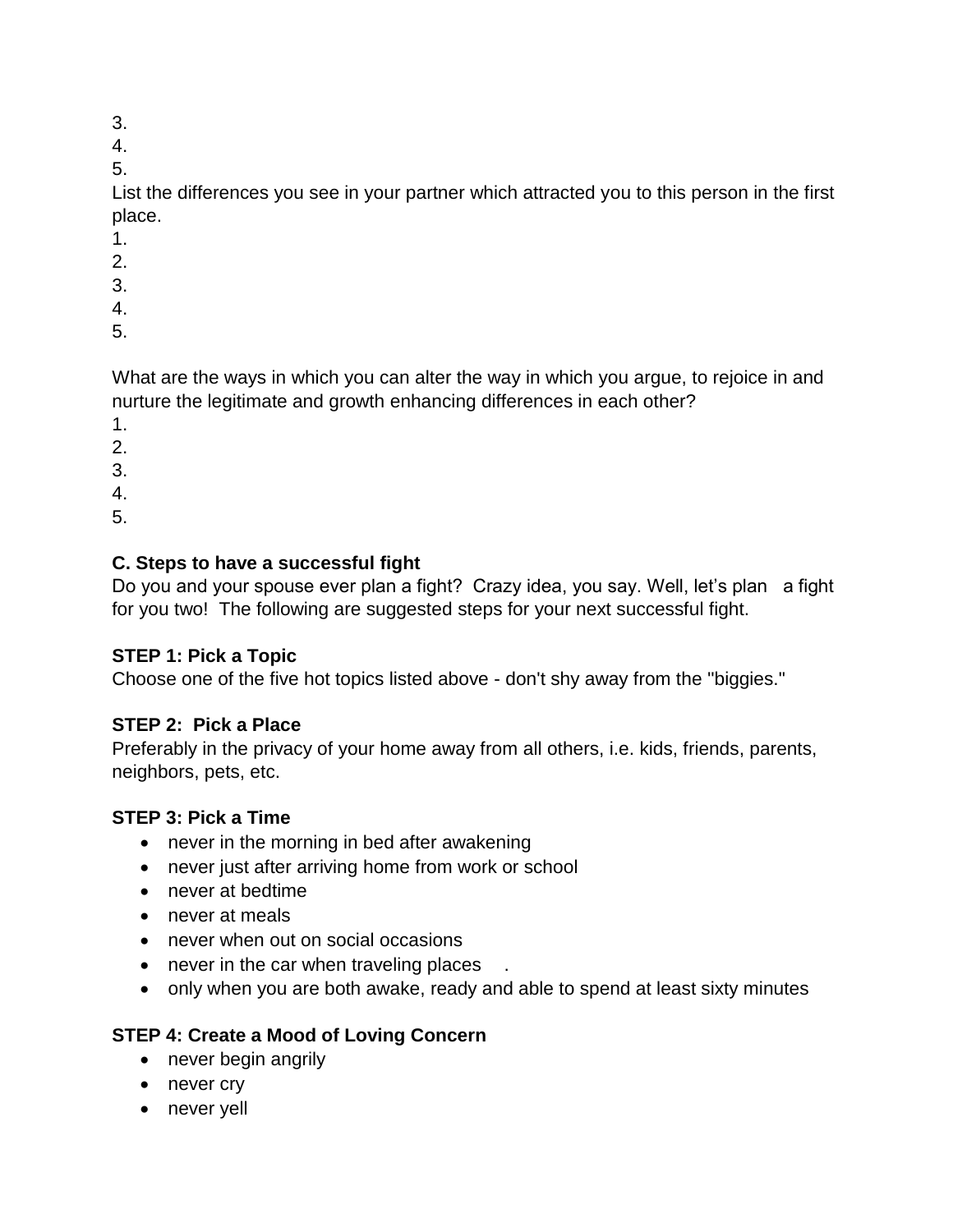- never call names
- do use an understanding tone and approach
- do be gentle and caring
- do be open and communicative
- do listen for feelings
- look each other in the eye
- sit close to one another
- hold each other's hands (optional)

# **STEP 5: Create a Problem Solving Atmosphere**

- Explain the problem in total detail for full understanding
- List the issues which are the sum total of the whole problem
- Listen to each other's points of view concerns
- Encourage each other to talk and express feelings and
- Identify alternatives and brainstorm a full exhaustive list of possible solutions
- Rank order problem alternatives and solutions

#### **STEP 6: Create a "Compromise to Grow" Atmosphere**

- Be willing to look at a whole list of solutions
- Don't hold on to your "point of view" only
- Be creative in searching for solutions
- Don't hold on to an "I win, you must lose" position
- Don't hold onto a "You win, I must lose" position
- Don't hold on to a ''You will lose and I will lose" position
- Do hold onto a "you will win and I will win" position

#### **STEP 7: Bring a Permanent Closure to the Fight**

- Once you have settled on a compromised solution, write it down into a formal statement
- Have each of you sign the statement which is kept in your ongoing Marriage Work-Out Couples Journal
- Put it in a prominent place in your house or room
- Refer to it in the future if the issue resurfaces
- Be willing to alter or modify the agreement if, over time, it is not completely satisfactory to both parties

# **Suggested Discussion Questions**

1. How well does the need for regulating the intensity of our intimate involvement explain our fighting pattern?

2. How well does fighting assist us to have healthy intimacy?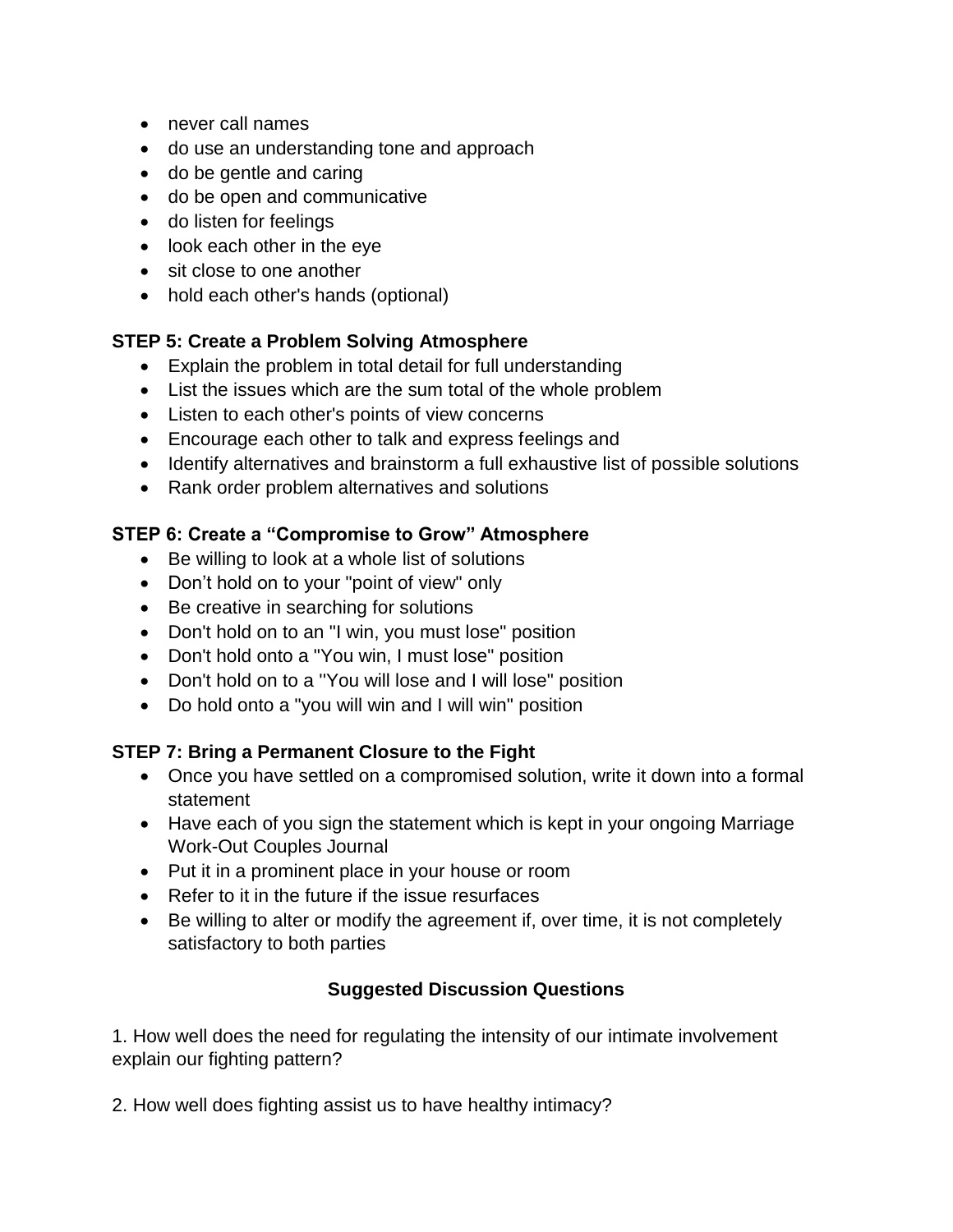3. What are some explanations why our five hot topics never get settled?

4. What are our honest opinions about fighting?

5. How open are we to following the prescription for fighting presented in this exercise?

6. What would happen if we scheduled our fights?

7. What information did we get in this exercise which helps to explain why our fights are so painful?

8. How open are we to mutual compromise in our fights?

9. What role models for fighting did our parents provide us?

10. What steps can we take to ensure that our fights are productive and health engendering?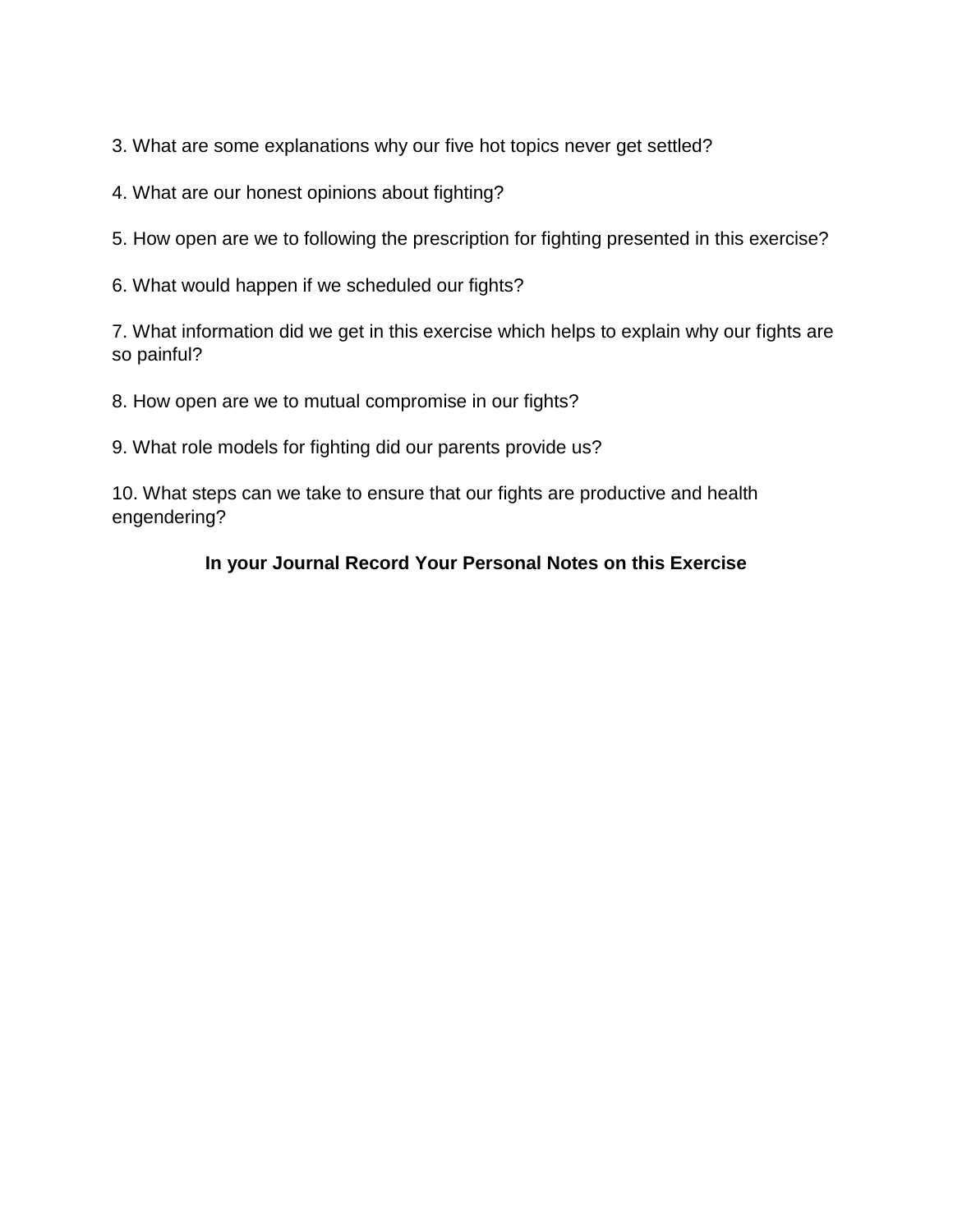#### **4-3 Take a Risk Conflict-Resolution Exercise**

Each partner is to fill out the attached sheet independently. In the first column (minuses) list all of the complaints that bother or disappoint you about your partner. In the second column (pluses) list all the pluses or the things you like and admire about your partner.

| <b>Minuses (-'s) Complaints</b> | Pluses (+'s) Like and Admire |
|---------------------------------|------------------------------|
| $\mathbf 1$                     | $\mathbf 1$                  |
| $\mathbf{2}$                    | $\overline{2}$               |
| 3                               | 3                            |
| $\overline{4}$                  | 4                            |
| $\sqrt{5}$                      | 5                            |
| $6\phantom{1}6$                 | 6                            |
| $\overline{7}$                  | $\overline{7}$               |
| 8                               | 8                            |
| $\boldsymbol{9}$                | 9                            |
| 10                              | 10                           |
| 11                              | 11                           |
| 12                              | 12                           |
| 13                              | 13                           |
| 14                              | 14                           |
| 15                              | 15                           |
| 16                              | 16                           |
| 17                              | 17                           |
| 18                              | 18                           |
| 19                              | 19                           |
| 20                              | 20                           |

#### **Your Partner's Pluses and Minuses**

Once you complete filling out the pluses and minuses:

- 1. Exchange the lists.
- 2. Take turns reading out loud the list your partner wrote about you.
- 3. Try to discuss your problems calmly and• rationally without defensiveness.
- 4. Maintain good will and show respect for one another.

5. Use an impartial moderator, if you think you will need one. This person should be someone you both like, trust and respect. A senior citizen or older person not related to either of you is often a good choice for this moderator.

6. Discuss each and every complaint and develop a plan of action, or a way of remediating each problem.

7. Keep in mind that many problems may be bundled together or are overlapping. Keep an open heart and ear as you share and openly discuss these concerns.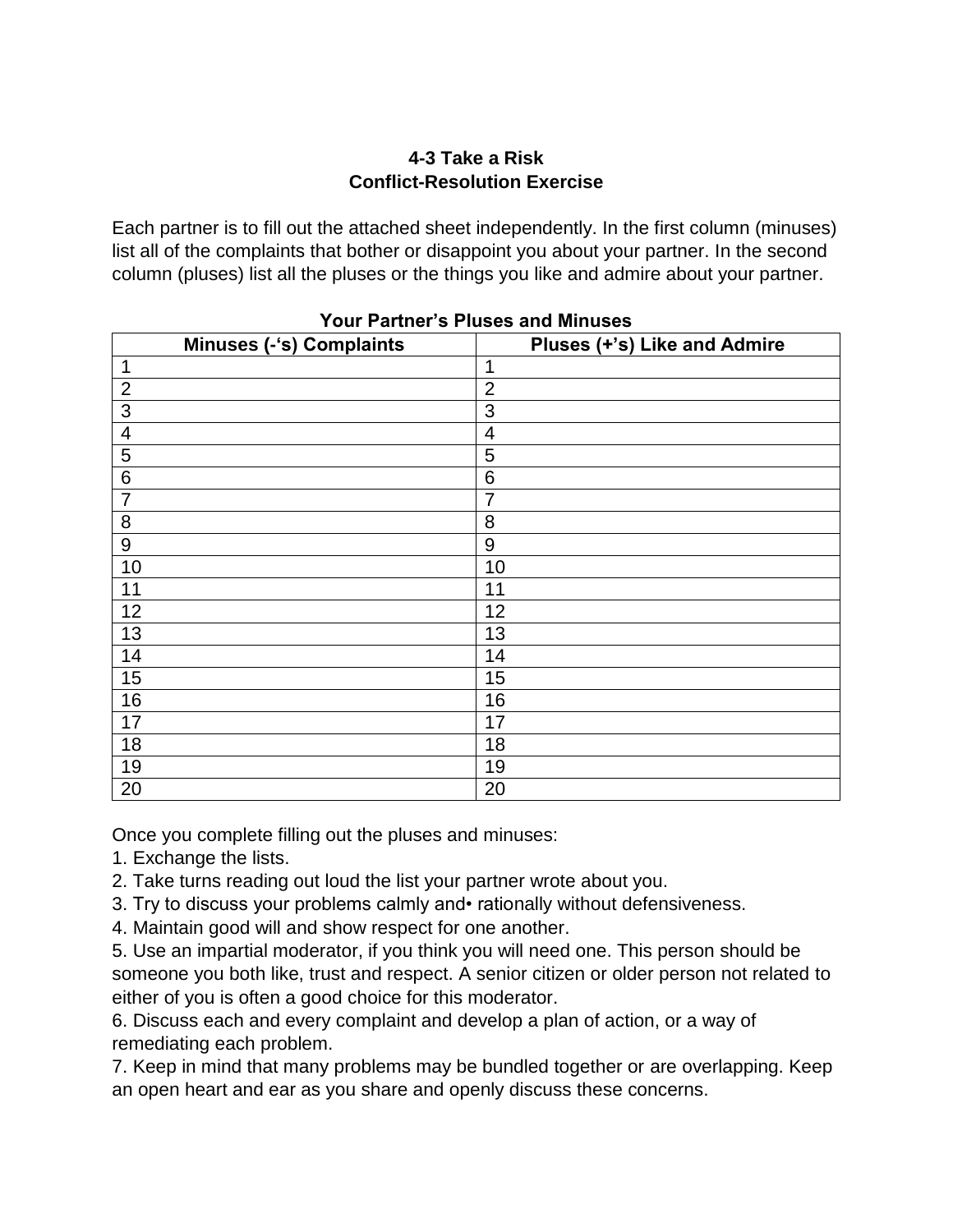8. Don't decide that a complaint is too silly or trivial to discuss and work out. So-called little things can build up and really cause a problem later on.

9. If the discussion starts getting heated or is becoming unproductive, put the problems aside and go on to the other side of the list and discuss the things that you like and admire about your partner.

10. Once you two have cooled down and you feel better about each other, go back to the sticky issues.

11. As you go along ask yourself the following questions: What is it about my partner's complaint that upsets me so? Should I really be that upset? Isn't there something I can do in myself about this complaint?

12. Be honest with each other, be open, be fair, and solutions to your problems will come.

13. Remember, you are taking a look at yourself in your partner's eyes; hopefully this will be enough to cause a change in your behavior.

14. If you both truly work at trying to please one another by removing the causes of complaints and emphasize the pluses in your relationship, the relationship can be revitalized and romance rekindled.

15. Be sure to review the plus column when you complete the minus column.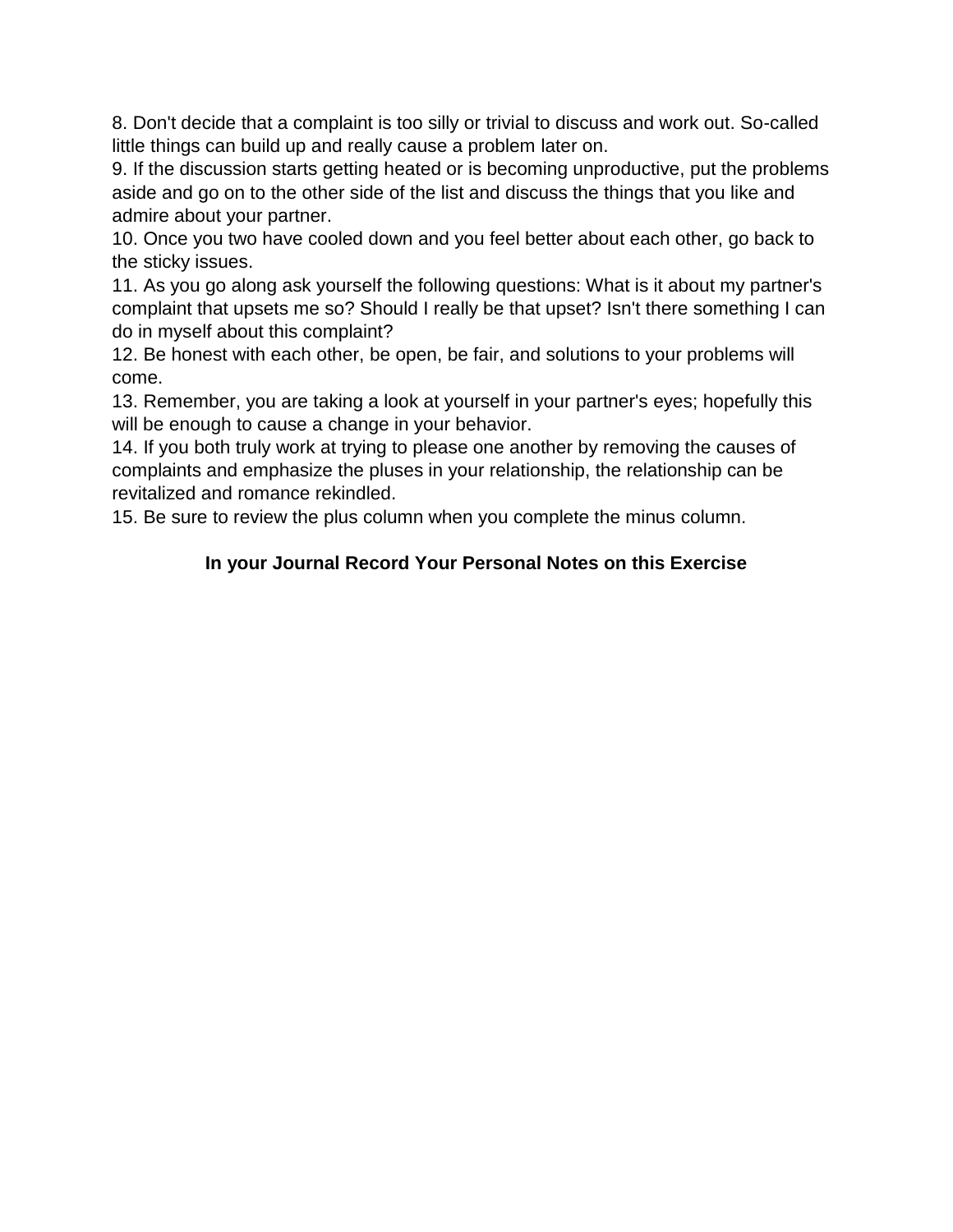# **4-4 Rules for Handling Marital Conflict**

1. Always complain with a spirit of good will.

2. Avoid attacking each other.

3. Focus on the here and now. Rehashing old failures, hurts and disappointments (gunny sacking) is unproductive.

4. Admit your feelings and explore them with each other.

5. Try to express your feelings to do verbally, try writing. Writing clarifies feelings that are inside us.

6. Learn to make "I" statements. Instead of saying: "You make me feel put down," say: "I feel put down." In other words, own your own feelings. Do not blame.

7. Listen to your partner's feelings, thoughts, and opinions. Repeat them back to be sure you understand,

8. Select an appropriate time to have your disagreement - make an appointment to disagree if need be.

9. Postpone dealing with the conflict if your partner is fatigued, sick or under special pressure.

10. Be specific: Think about what made you angry and focus on specific actions, feelings and attitudes and be as explicit as possible.

11. Deal with one issue at a time. Try to determine your primary grievances.

12. Ask for a reasonable change. Determine what you really want from your partner and then ask yourself if the request is reasonable and realistic.

13. Listen carefully. Be able to restate your partner's position. Ask questions, give feedback and check out your assumptions.

14. Be accepting and understanding. Be open to your partner's feelings. Accept them even if they are very different from what you would f eel in a similar situation.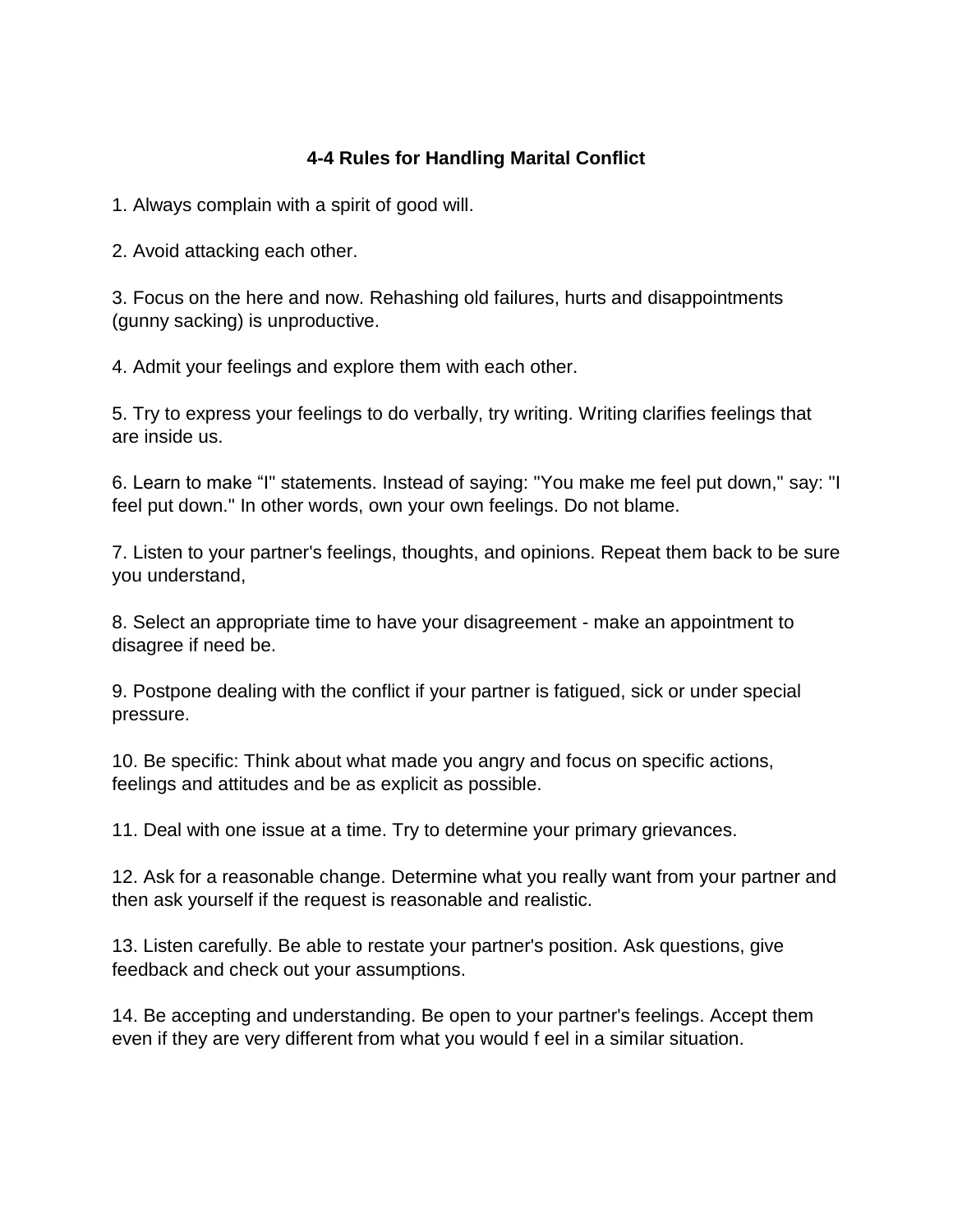15. Be willing to accept an incomplete resolution of a conflict. If you both have fully discussed your position, then the unresolved difficulty usually loses most of its destructive potential.

16. Never resort to cold silence. This is an unfair tactic.

17. Learn to give positive feedback when things go well.

18. Avoid trying to "win" if it means that your partner must "lose."

If you are having trouble in resolving your conflict - go back and work on learning to improve your listening and responding skills in Chapter 2 Communications Warmup at: . <http://www.coping.us/marriageworkout/communicationswarmup.html>

#### **Suggested Discussion Questions**

- 1. How easy is it for us to follow these rules in our fights?
- 2. Why do these list sound so contrived to us?
- 3. What about these 18 points sounds unrealistic?
- 4. What in these tips is too unclear for us?
- 5. How content are we when we set aside a fight to another time?
- 6. What are some obstacles keeping us from following these tips of fighting?
- 7. How do these rules differ from our current format of fighting?
- 8. What use is there in fighting if there is not a clear winner?
- 9. Why is it that fighting is something we both avoid at any price?
- 10. If fighting can be so productive, why is it that after a fight we feel so badly?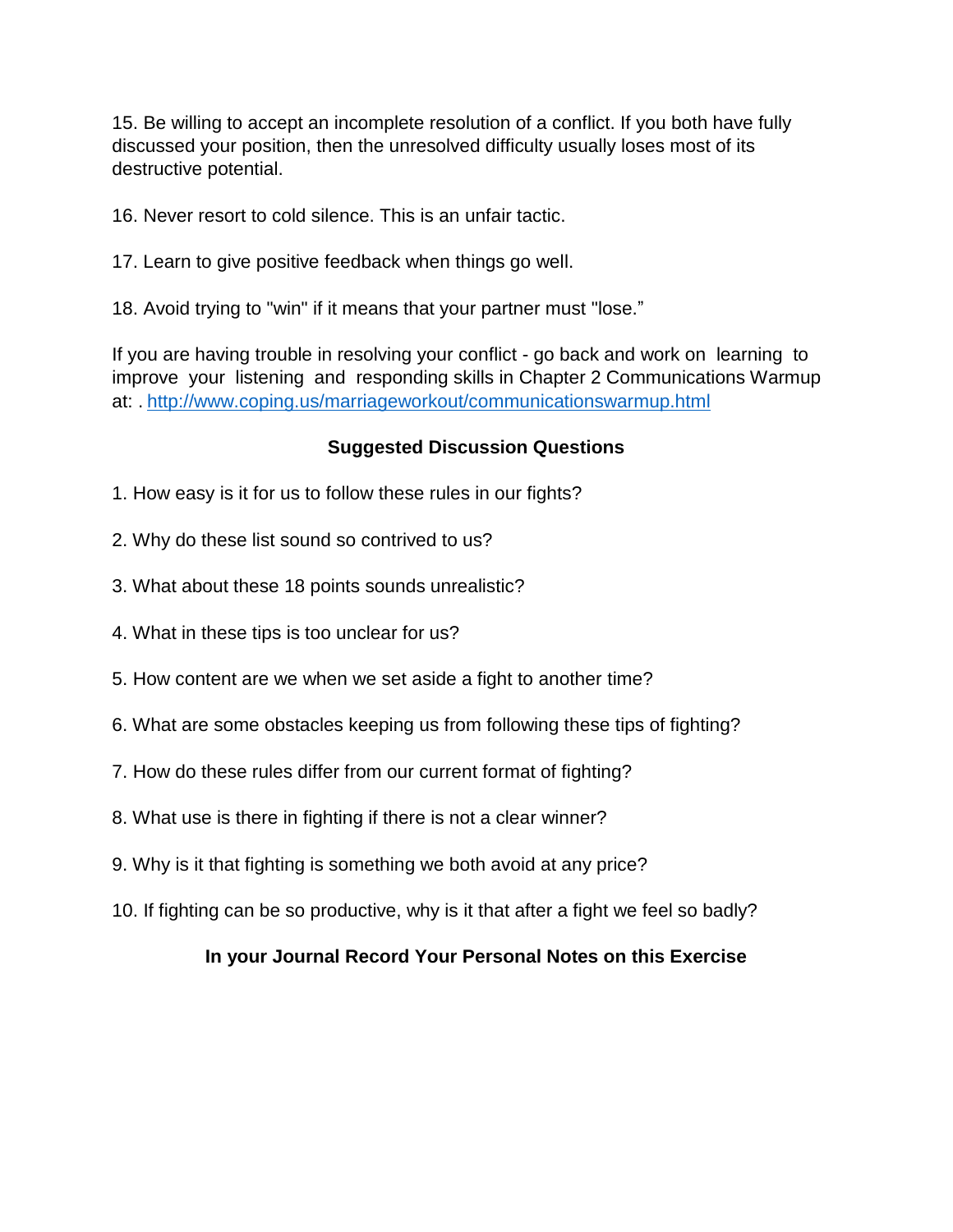# **4-5 Improving Marital Negotiations**

Couples who are in conflict are in a negotiations process. The following activity is intended to help you develop effective negotiating skills.

# **STEP 1: On the Moon Game – Individual Partner Exercise**

You two are the married members of a space crew originally scheduled to rendezvous with a mothership on the lighted surface of the moon. Due to mechanical difficulties however, your ship was forced to land at a .spot some 200 miles from the rendezvous point. During landing, much of the equipment aboard was damaged and, since survival depends upon reaching the mothership, the most critical items available must be chosen for the 200 mile trip. Below are listed the fifteen items left intact and undamaged after landing. Your task is to rank Order them in terms of their importance for you two in allowing you to reach the rendezvous point. Place the number 1 by the most important item, and the number 2 by the second most important and so on, through number 15, the least important. You have ten (10) minutes to complete this phase of the exercise on your own. Do not discuss the results of this exercise with your partner yet

| Ranking |                                            | <b>Score</b> |
|---------|--------------------------------------------|--------------|
|         | Box of matches                             |              |
|         | Food concentrate                           |              |
|         | 50 feet of nylon rope                      |              |
|         | Parachute silk                             |              |
|         | Portable heating unit                      |              |
|         | Two .45 caliber pistols                    |              |
|         | One case of dehydrated milk                |              |
|         | Two 100 lb. tanks of oxygen                |              |
|         | Stellar map of the moon's constellations   |              |
|         | Life raft                                  |              |
|         | <b>Magnetic Compass</b>                    |              |
|         | 5 gallons of water                         |              |
|         | Signal flares                              |              |
|         | First Aid Kit containing injection needles |              |
|         | Solar-powered FM receiver-transmitter      |              |
|         | <b>Individual Score</b>                    |              |

Once you have completed this task, read on to identify how you function as a negotiator when you are dealing or bargaining with your partner over a conflict

Are you a soft or hard negotiator? Put a check mark next to those positions you take when negotiating with your spouse.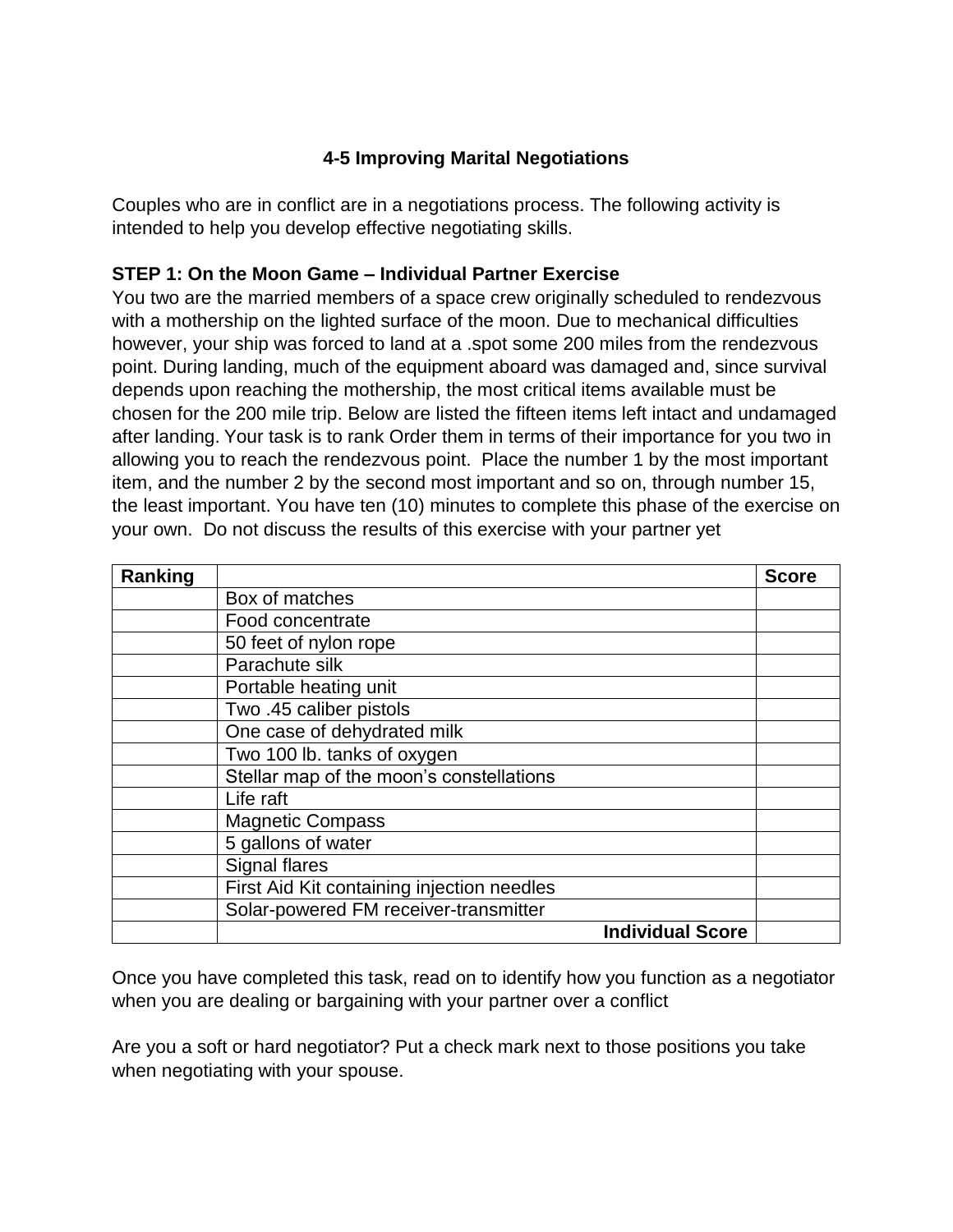| <b>Check if</b> | <b>Soft Negotiating</b>    | <b>Hard Negotiating</b>   | <b>Check if</b> |
|-----------------|----------------------------|---------------------------|-----------------|
| True for you    |                            |                           | True for you    |
|                 | Partners are friends       | Partners are adversaries  |                 |
|                 | The goal is agreement      | The goal is victory       |                 |
|                 | Make concessions to        | Demand concessions as     |                 |
|                 | cultivate the relationship | condition of the          |                 |
|                 |                            | relationship              |                 |
|                 | Be soft on the people and  | Be hard on the people     |                 |
|                 | the problem                | and the problem           |                 |
|                 | Trust partner              | Distrust partner          |                 |
|                 | Change your position       | Dig into your position    |                 |
|                 | easily                     |                           |                 |
|                 | Make offers                | Make threats              |                 |
|                 | Disclose your bottom line  | Mislead as to your bottom |                 |
|                 |                            | line                      |                 |
|                 | Accept one-side losses to  | Demand one-sided gains    |                 |
|                 | reach agreement            | as the price of agreement |                 |
|                 | Search for the single      | Search for the single     |                 |
|                 | answer: the one s/he will  | answer: the one I will    |                 |
|                 | accept                     | accept                    |                 |
|                 | Insist on agreement        | Insist on your position   |                 |
|                 | Try to avoid a contest of  | Try to win a contest of   |                 |
|                 | wills                      | wills                     |                 |
|                 | Yield to pressure          | Apply pressure            |                 |

Now that you know what type of negotiator you are, consider a third option to marital negotiations which is "principled negotiations." The following are the thirteen (13) items above but translated into principled negotiations terms. Review principled terms with your partner to see if you can agree to use these principles as you progress with the "On the Moon Game." Put an X next to those principles you both agree to use in your negotiating On the Moon.

| Principled Negotiations Terms |                                                             |  |  |  |
|-------------------------------|-------------------------------------------------------------|--|--|--|
| <b>Check if You</b>           | <b>Principled Negotiation Term</b>                          |  |  |  |
| both Agree                    |                                                             |  |  |  |
|                               | Partners are problem solvers                                |  |  |  |
|                               | The goal is a wise outcome reached efficiently and amicably |  |  |  |
|                               | Separate the people from the problem                        |  |  |  |
|                               | Be soft on the people, hard on the problem                  |  |  |  |
|                               | Proceed independent of trust                                |  |  |  |
|                               | Focus on interest, not positions                            |  |  |  |
|                               | <b>Explore interests</b>                                    |  |  |  |
|                               | Avoid having a bottom line                                  |  |  |  |
|                               | Invent options for mutual gain                              |  |  |  |
|                               | Develop multiple options to choose from: decide later       |  |  |  |
|                               | Insist on using objective criteria                          |  |  |  |

#### **Principled Negotiations Terms**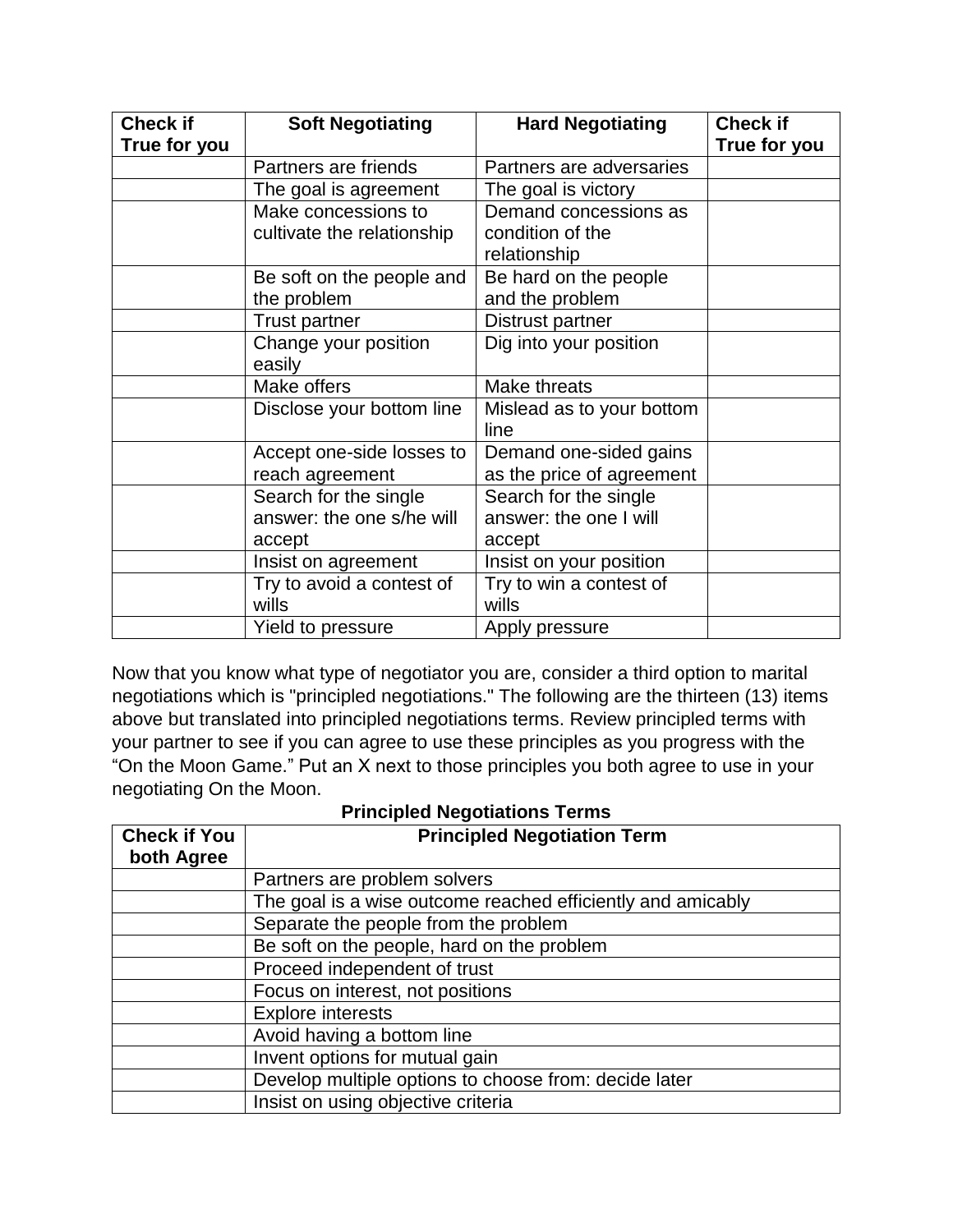| Try to reach a result based on standards independent of will    |
|-----------------------------------------------------------------|
| Reason and be open to reasons; yield to principle, not pressure |

#### **STEP 2: On the Moon Game – Couple Exercise**

This is an exercise in couple decision-making. You two are to employ principled negotiations skills in reaching this decision. This means that the ranking of each of the 15 survival items must be agreed upon by you both before it becomes a part of the couple decision. Couple agreement is often hard to reach. Therefore, not every ranking will meet with each other's complete approval. Try, as a couple, to make each ranking one with which you both can at least partially agree.

| Ranking |                                            |                           | <b>Score</b> |
|---------|--------------------------------------------|---------------------------|--------------|
|         | Box of matches                             |                           |              |
|         | Food concentrate                           |                           |              |
|         | 50 feet of nylon rope                      |                           |              |
|         | Parachute silk                             |                           |              |
|         | Portable heating unit                      |                           |              |
|         | Two .45 caliber pistols                    |                           |              |
|         | One case of dehydrated milk                |                           |              |
|         | Two 100 lb. tanks of oxygen                |                           |              |
|         | Stellar map of the moon's constellations   |                           |              |
|         | Life raft                                  |                           |              |
|         | <b>Magnetic Compass</b>                    |                           |              |
|         | 5 gallons of water                         |                           |              |
|         | Signal flares                              |                           |              |
|         | First Aid Kit containing injection needles |                           |              |
|         | Solar-powered FM receiver-transmitter      |                           |              |
|         |                                            | <b>Total Couple Score</b> |              |

Now that you have completed the couple rating go on to Step Three to score your individual and couple ratings.

#### **STEP 3: On the Moon Game – Scoring and Interpretation**

**FIRST:** Score your individual ratings. Use the following On the Moon Game answer key:

| <b>Rank Value</b> |                             | <b>Reason for Ranking</b>      |
|-------------------|-----------------------------|--------------------------------|
| 15                | Box of matches              | No oxygen                      |
| 4                 | Food concentrate            | Can live quite a while without |
|                   |                             | food, important but not top 3  |
| 6                 | 50 feet of nylon rope       | For travel over rough terrain  |
| 8                 | Parachute silk              | For carrying stuff             |
| 13                | Portable heating unit       | Lighted side of moon is hot    |
| 11                | Two .45 caliber pistols     | Some use for propulsion        |
| 12                | One case of dehydrated milk | Needs water to work            |
|                   | Two 100 lb. tanks of oxygen | No air on the moon             |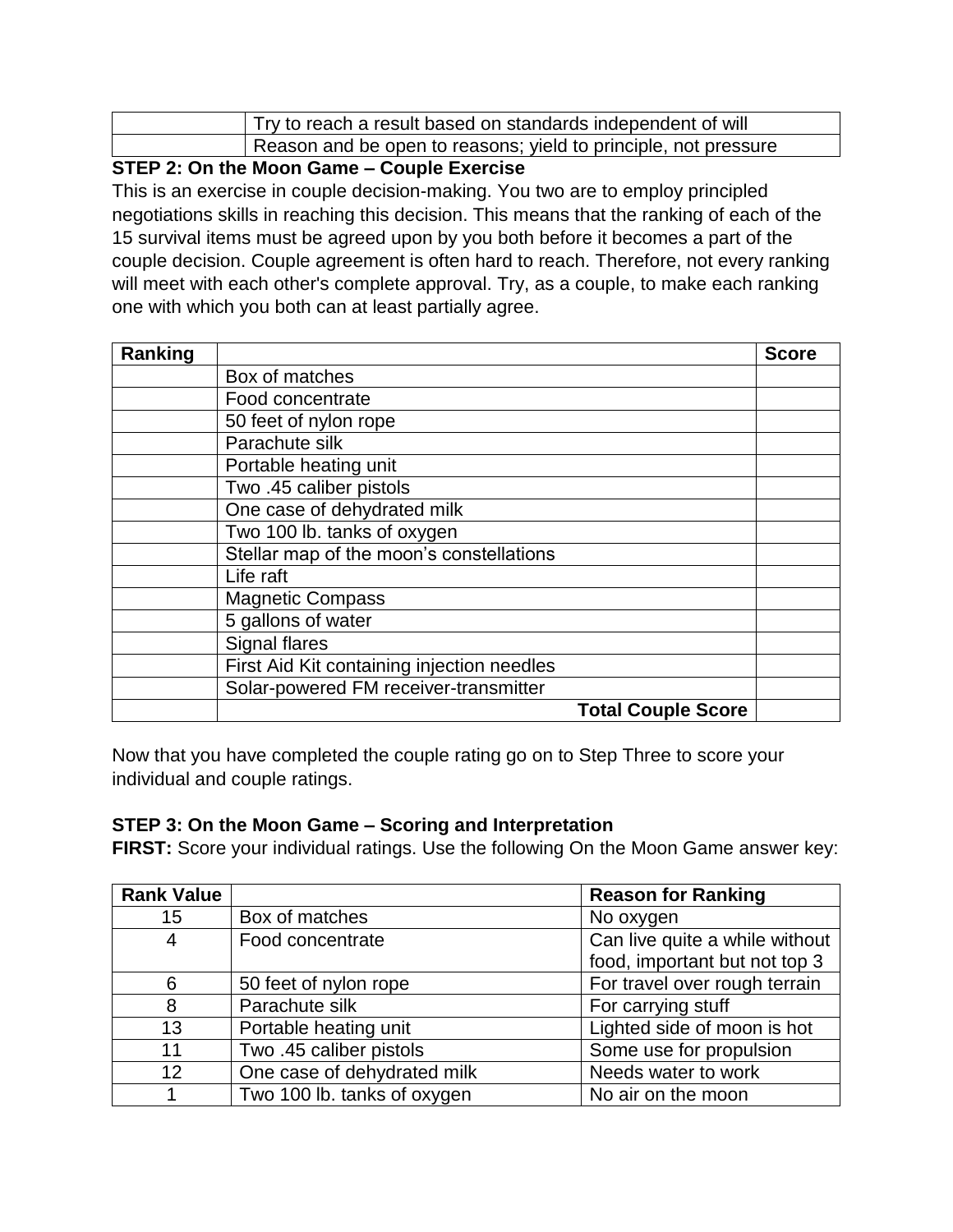| 3  | Stellar map of the moon's constellations   | Needed for navigation       |
|----|--------------------------------------------|-----------------------------|
| 9  | Life raft                                  | Some value for shelter or   |
|    |                                            | carrying                    |
| 14 | <b>Magnetic Compass</b>                    | Moon's magnetic field is    |
|    |                                            | different from earth's      |
| 2  | 5 gallons of water                         | You can't live long without |
|    |                                            | this                        |
| 10 | Signal flares                              | No oxygen                   |
| 7  | First Aid Kit containing injection needles | First Aid Kit might be      |
|    |                                            | needed-needles are useless  |
| 5  | Solar-powered FM receiver-transmitter      | Communication               |

To arrive at a score for each of the 15 items, find the difference between your rating and the answer key rating for each item and the net difference is your score for an item. For example, if your answer was 9 and the correct answer was 12, the net difference is 3 which then becomes the score for that particular item. Total the 15 item scores for your individual score.

**SECOND:** Score your couple ranking in the same way finding the net difference of the couple ranking from the answer key ranking for each item and then totaling the 15 item scores.

**THIRD:** Compare your individual scores and couple score using the following rating scale:

 0 - 20 Excellent 20 - 30 Good 30 - 40 Average 40 - 50 Fair Over 50 Poor

**FOURTH:** Jointly discuss these suggested discussion questions

#### **Suggested Discussion Questions for On the Moon Game**

1. How easy was it f or us to be principled negotiators in this game?In day to day living?

2. Was it easier to come to an individual ranking than a couple ranking?

- 3. How well do we function as a problem solving team?
- 4. In our negotiations who is the hard negotiator and who is the soft negotiator?

5. When we negotiate do we brainstorm options and alternatives before we proceed to making a decision?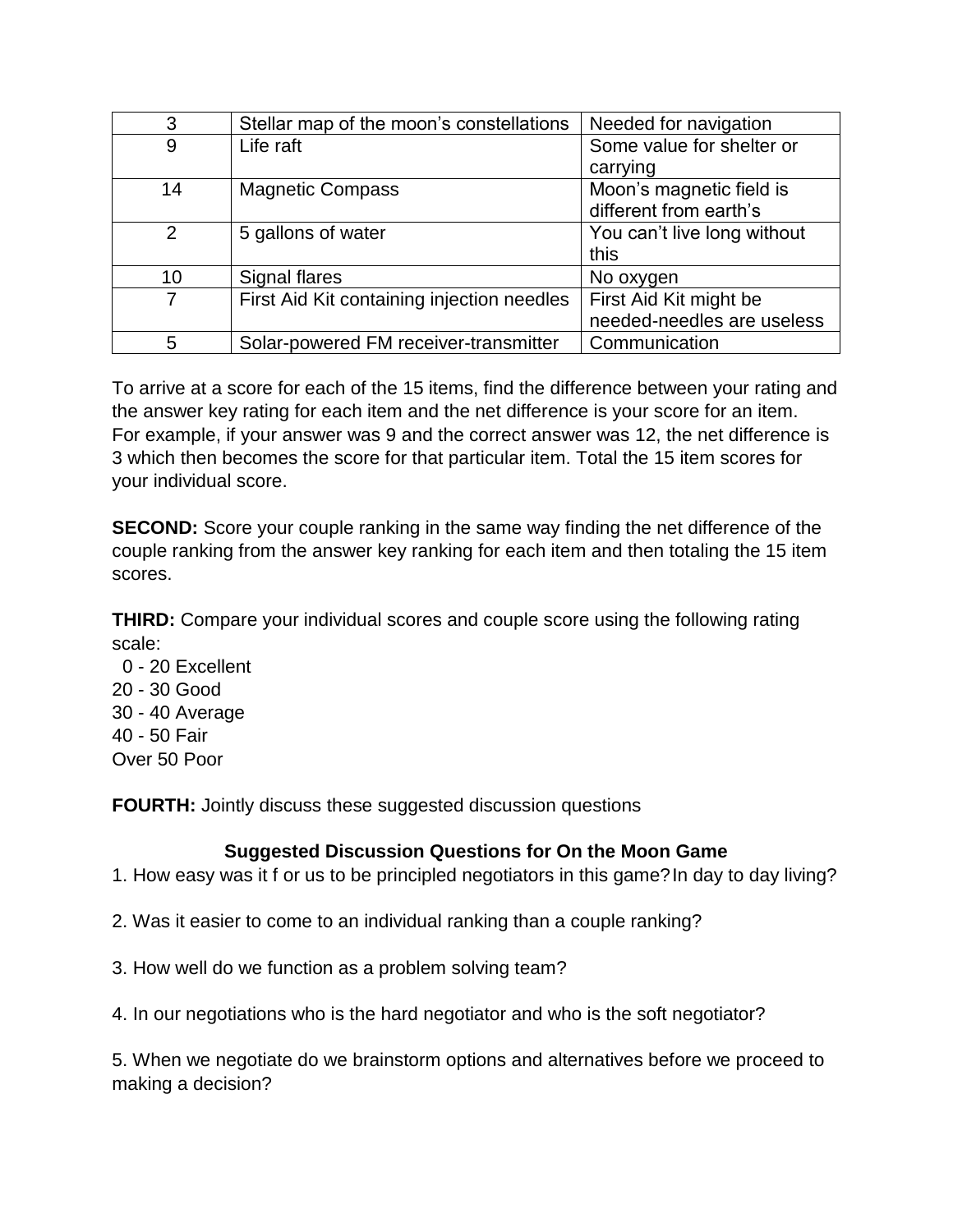6. How comfortable are we in not focusing on our level of trust in each other when we negotiate?

7. How objective are we in evaluating our options prior to coming to a decision?

8. What blocks us as we negotiate with one another?

9. How easy is it to separate people from problems when we negotiate?

10. How easy is it to leave our personal opinion outside of a negotiating process?

11. What does this game tell us about our couple negotiating process?

12. Which score was higher our couple or individual ones? Why?

13. How easy is it for us to consider a fight as a negotiations session? Why?

14. What have we learned in this Marriage Work-Out exercise to assist us to fight more fairly?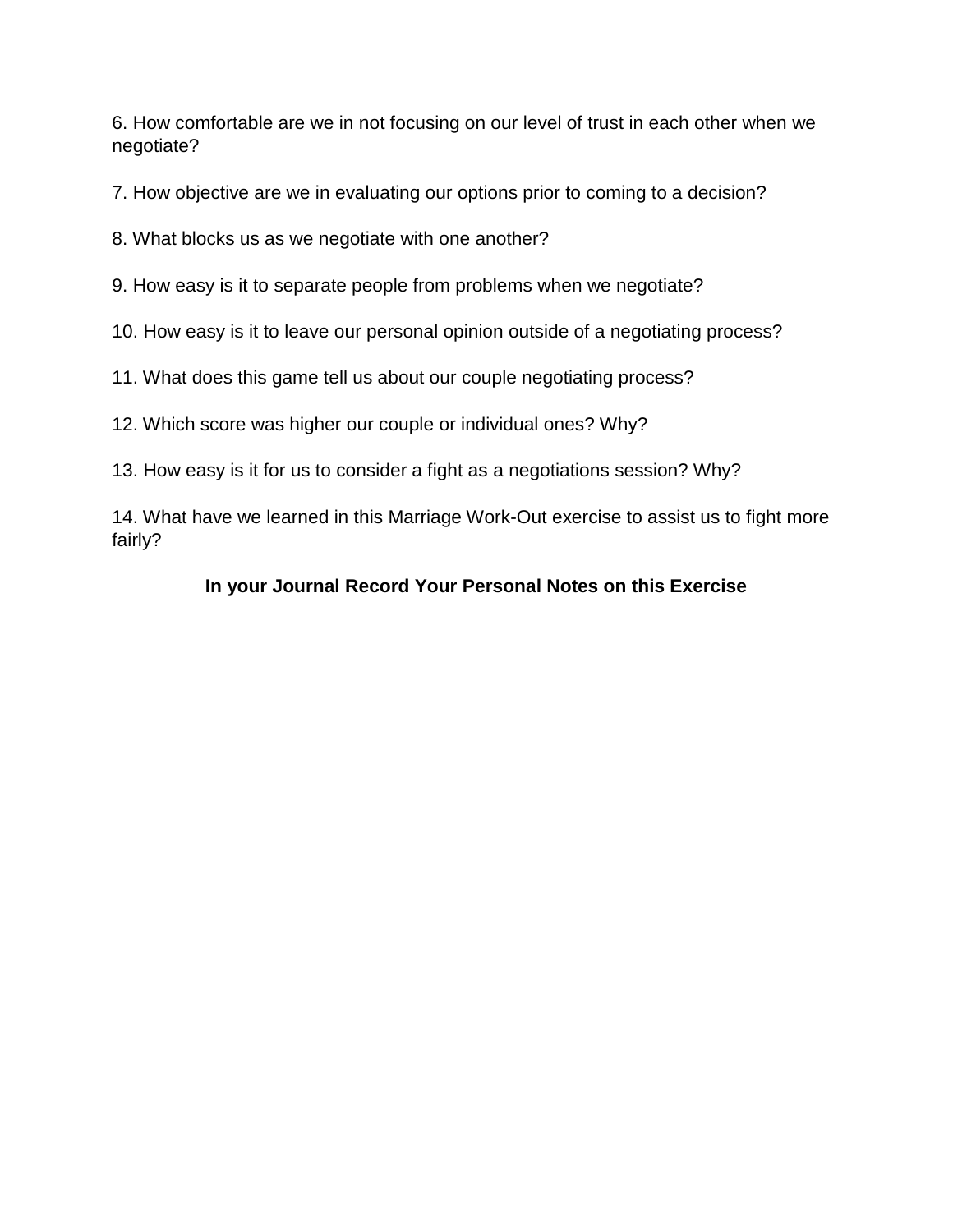# **4-6 Let's Have a Fight**

Just in case you are not able to come up with areas or concerns with which you can practice "fair fighting" here is a list of issues some or all of which can provide that spark. Read over the list of topics then rank order them 1, 2, 3, etc.in the order of "hotness" for a potential fight with your partner. Then you and your partner need to rank order the items jointly based on your separate results. Good luck and Good Healthy Fighting.

| <b>My Rank</b> | My Partner's<br>Rank | <b>Our Joint</b><br>Rank | <b>Hot Issues</b>                       |
|----------------|----------------------|--------------------------|-----------------------------------------|
|                |                      |                          | <b>Money Management</b>                 |
|                |                      |                          | Health: her/his/ours                    |
|                |                      |                          | Time                                    |
|                |                      |                          | Job: her/his                            |
|                |                      |                          | Rest                                    |
|                |                      |                          | <b>Sex</b>                              |
|                |                      |                          | Our communication with one another      |
|                |                      |                          | Children                                |
|                |                      |                          | <b>Household chores</b>                 |
|                |                      |                          | Atmosphere in the home                  |
|                |                      |                          | Religion: her/his                       |
|                |                      |                          | In-laws: her/his                        |
|                |                      |                          | Relatives: her/his                      |
|                |                      |                          | Goals for the remainder of our lives    |
|                |                      |                          | Retirement                              |
|                |                      |                          | Death: her/his/ours                     |
|                |                      |                          | <b>Outside interest</b>                 |
|                |                      |                          | Use of social media (Facebook, tweeter, |
|                |                      |                          | texting, Instagram etc.)                |
|                |                      |                          | Friends: her/his                        |
|                |                      |                          | Home decorating, fix up, set up, etc.   |
|                |                      |                          | (Name other Hot Topic)                  |
|                |                      |                          | (Name other Hot Topic)                  |
|                |                      |                          | (Name other Hot Topic)                  |
|                |                      |                          | (Name other Hot Topic)                  |
|                |                      |                          | (Name other Hot Topic)                  |

Don't forget all that you have learned to this point in doing this exercise. Have fun!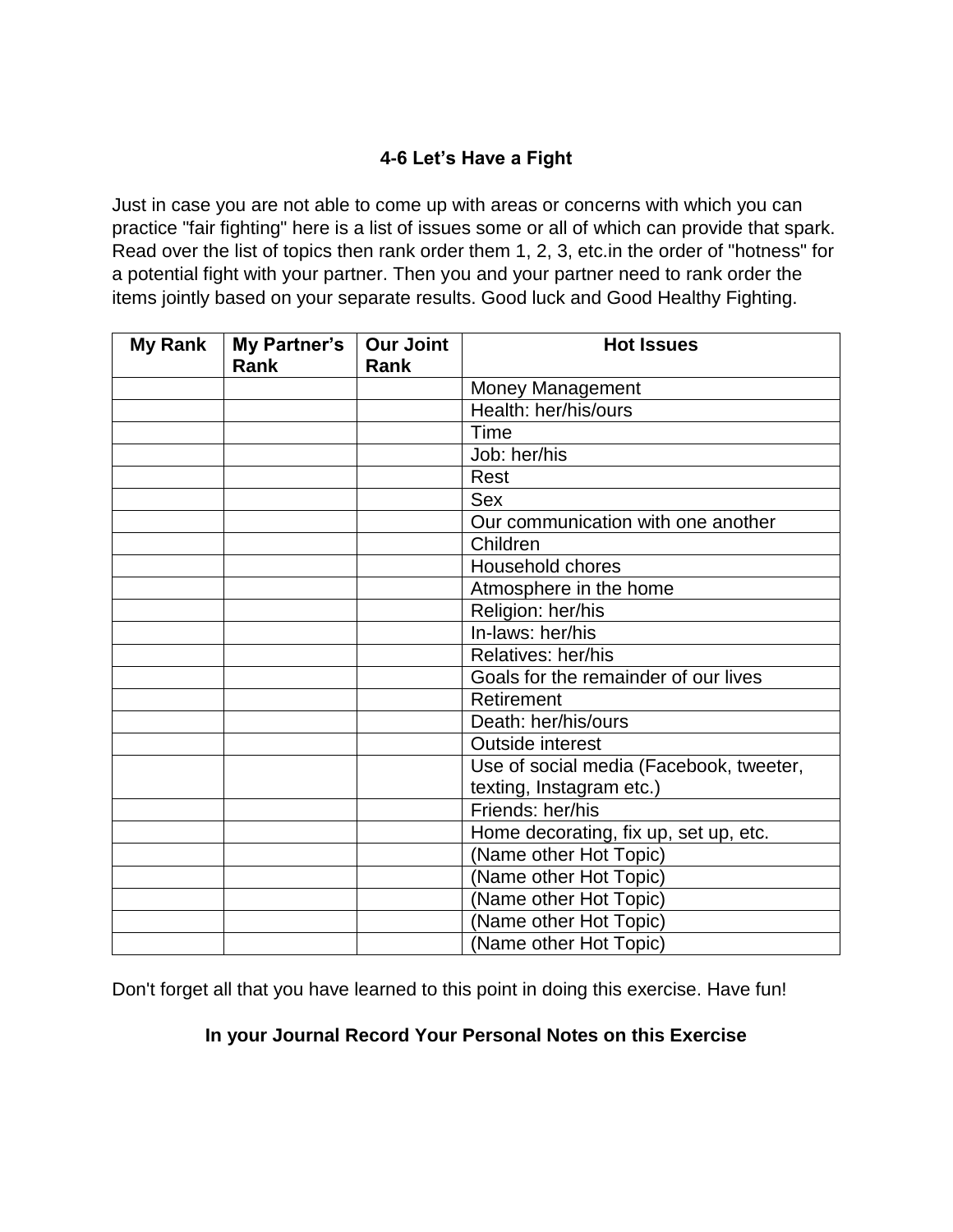# **4-7 Follow-up: Work-Out Plans for Fighting Fairly**

As a result of our exercises, discussions, and efforts in this chapter of our Marriage Work-Out, we have come up with this action plan to continue and follow up the health enhancing we have just completed.

# **1. Fighting Fairly Needs:**

The following are needs which we still have to address to fully achieve full health in the Fighting Fairly aspect of our marital relationship:

1.

2.

3.

4.

5.

# **2. Strategic Steps toward Growth in Conflict Resolution and Fighting Fairly:**

The following are specific steps we will take to address our needs to improve our ways of fighting fairly:

1.

- 2.
- 3.
- 4.
- 5
- 6.

7.

8.

9.

10.

# **3. Personal Responsibility Taking**

The following are the things I will specifically do to ensure that we as a couple continue to grow in fighting fairly:

- 1.
- 2.
- 3.
- 4.
- 5
- 6.
- 7.
- 8.

9.

10.